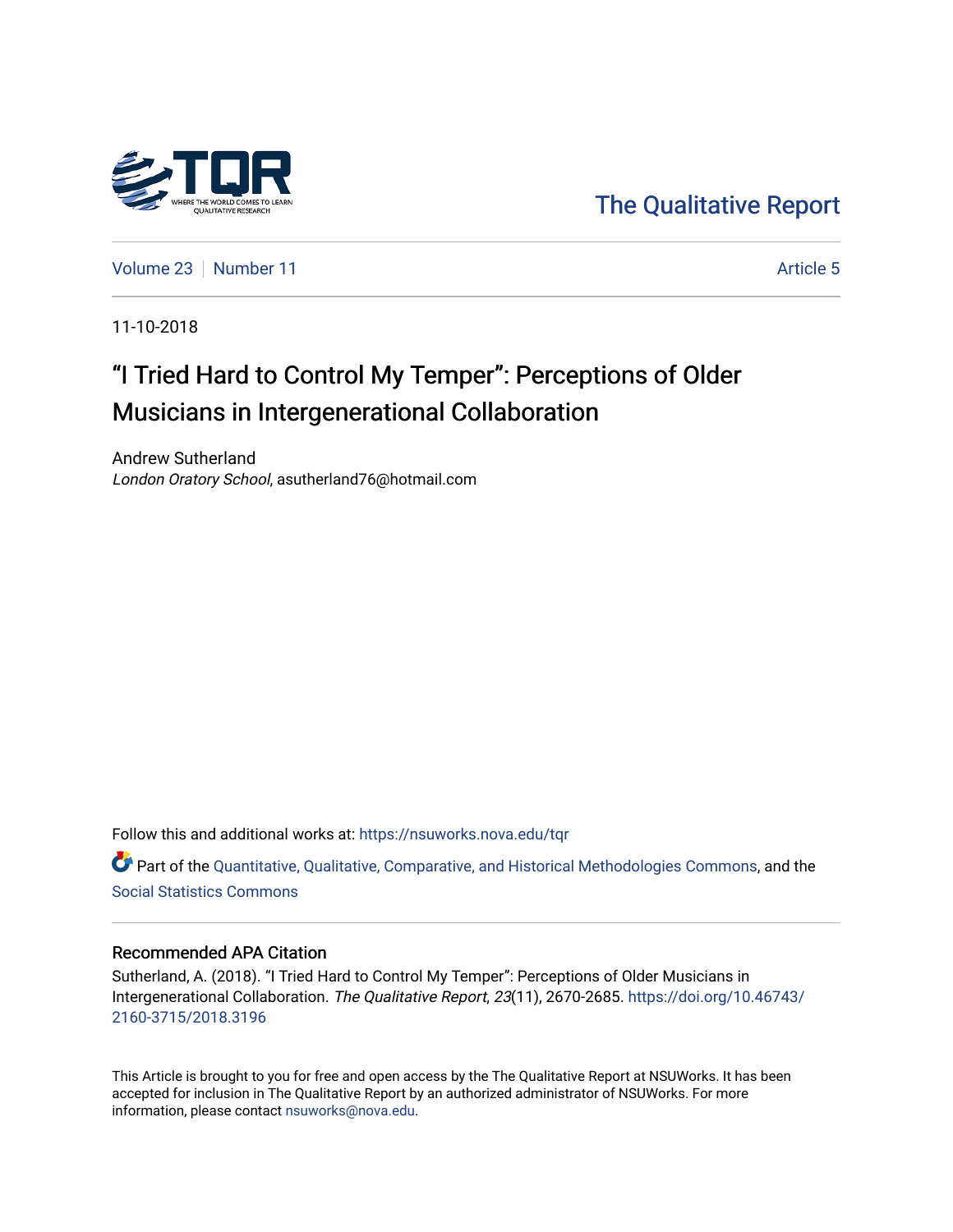

## "I Tried Hard to Control My Temper": Perceptions of Older Musicians in Intergenerational Collaboration

## Abstract

Combining choirs for a large-scale performance can be rewarding. If the choirs comprise different generations, differing vocal timbres can add musical possibilities. A school in London operates two choirs in partnership: one for adult members of the school community and a student choir. They perform largescale works together regularly. Interviews were undertaken with adults to understand their experience of the partnership. Frequently research explores students' engagement but rarely are the views of adults sought. Intergenerational music-making involves challenges such as participants working collaboratively and not in competition. Participants in this case study discuss the impact of singing in a choir with sons or grandsons and implications for family and community cohesion through music-making are explored.

## Keywords

Collaboration, Intergenerational Music Making, Music Performance, School Music Departments, Adult Musician Perspectives, Qualitative Inquiry

## Creative Commons License



This work is licensed under a [Creative Commons Attribution-Noncommercial-Share Alike 4.0 International](https://creativecommons.org/licenses/by-nc-sa/4.0/)  [License](https://creativecommons.org/licenses/by-nc-sa/4.0/).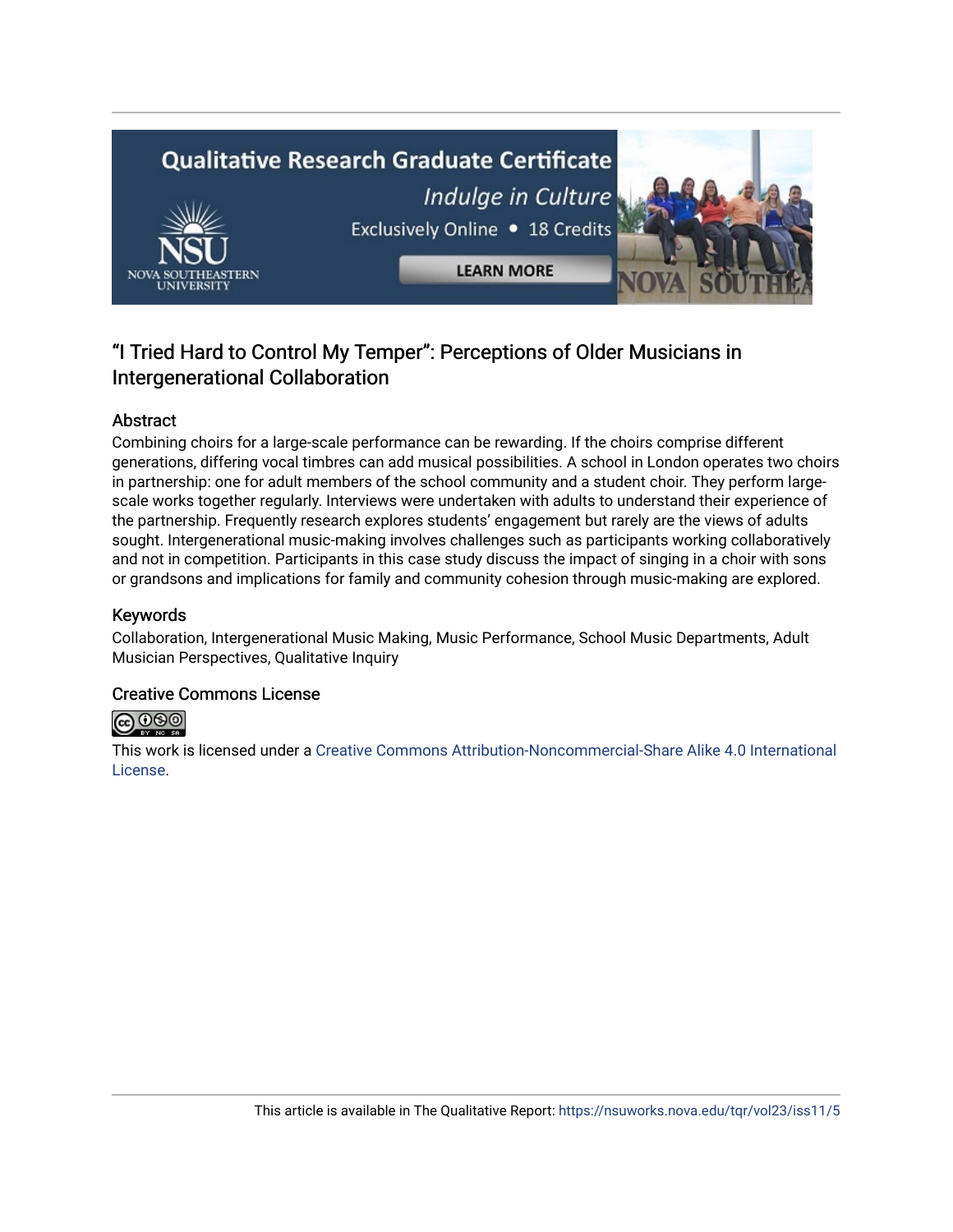

## **"I Tried Hard to Control My Temper": Perceptions of Older Musicians in Intergenerational Collaboration**

Andrew Sutherland London Oratory School, United Kingdom

*Combining choirs for a large-scale performance can be rewarding. If the choirs comprise different generations, differing vocal timbres can add musical possibilities. A school in London operates two choirs in partnership: one for adult members of the school community and a student choir. They perform large-scale works together regularly. Interviews were undertaken with adults to understand their experience of the partnership. Frequently research explores students' engagement but rarely are the views of adults sought. Intergenerational music-making involves challenges such as participants working collaboratively and not in competition. Participants in this case study discuss the impact of singing in a choir with sons or grandsons and implications for family and community cohesion through music-making are explored. Keywords: Collaboration, Intergenerational Music Making, Music Performance, School Music Departments, Adult Musician Perspectives, Qualitative Inquiry*

## **Introduction**

Choral singing can provide connections between demographically varied people in a homogenous, communal activity (Bithell, 2014; Parks, 2013). Connecting people in positive community activities such as singing promotes a sense of purpose and well-being for participants (Custodero, 2006; Johnson et al., 2015). These health benefits are an important factor for older adults who can feel more isolated in later life. To strengthen family connections at the same time is an attractive proposition for older adults (de Vries 2011; Varvarigou, Creech, & Hallam, 2011). As teenagers approach adulthood, finding a mutually satisfying activity to participate in is an important way for parents to maintain a connection with children and grandparents with grandchildren (Stollak, Stollak, & Wasner, 1991). Choirs with different generations can benefit musically as well as socially. Intergenerational music making is usually found in community ensembles as "the strength of the community choir comes in the diversity of its age groups" (Smith & Sataloff, 2013, p. 17).

In the intergenerational partnership that is the focus of this study, two choirs that both belong to a school community combined. I conducted interviews with adult and student participants. The data were so rich and the themes so divergent however, that I deemed two separate articles appropriate. This case study was focused on the adults singing in the Choral Society. The second case study reflecting student perspectives is reported elsewhere (Sutherland, 2017). The research question for this study was, "What perceptions do older people have of younger people in intergenerational music making activities?" This purpose of this study is to provide community music ensembles with an increased awareness of the factors that contribute to positive intergenerational integration.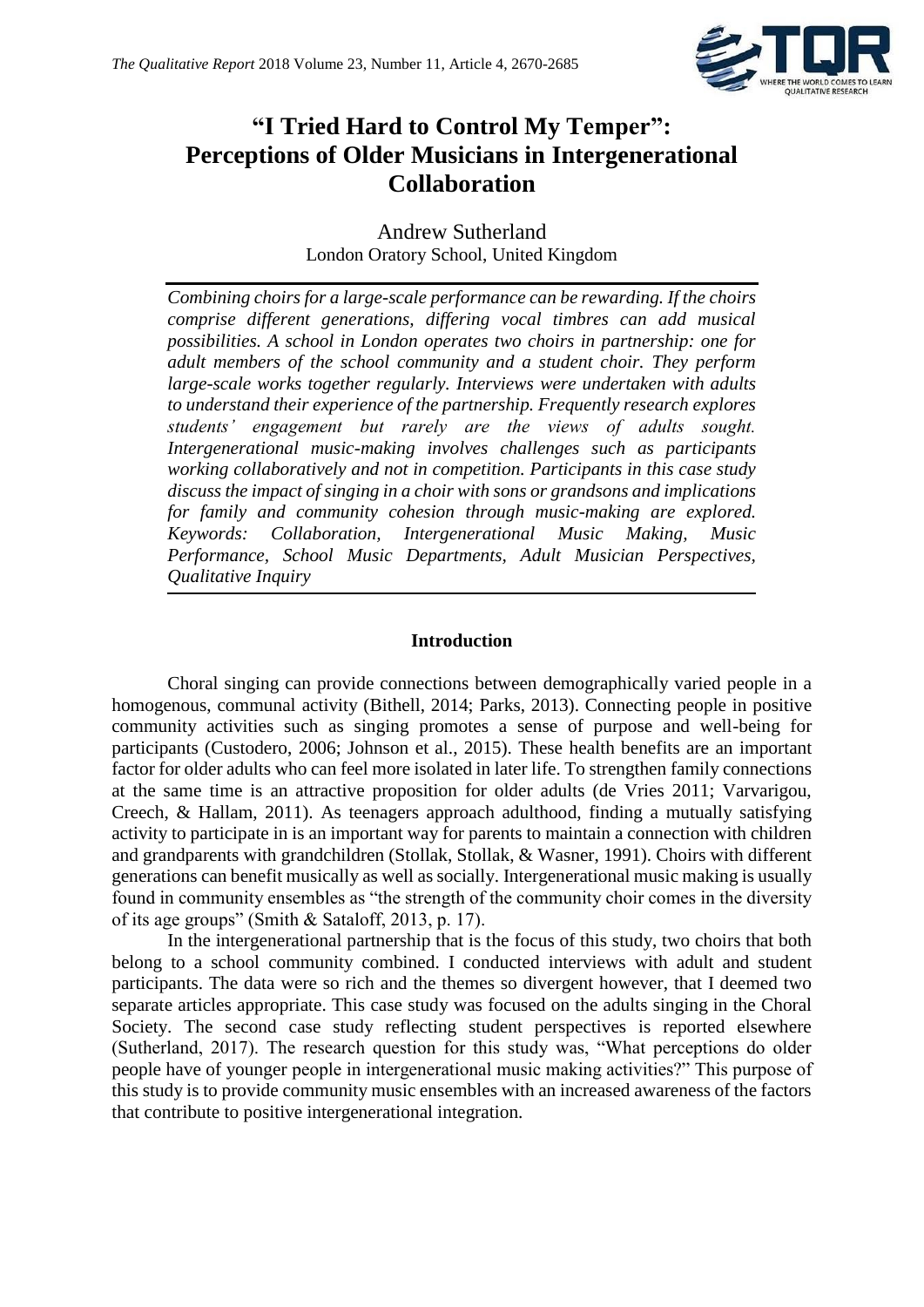#### **Intergenerational Collaboration**

For adults taking up choral singing for the first time later in life, developing the skills to participate effectively can be difficult. Opportunities for involvement in the arts can decrease with age and this is exacerbated if music skills are underdeveloped or have lapsed over time (Parks, 2013). Adults who are raising teenagers often need to find a reason for adding choral singing to their list of activities rather than delaying the decision until later. A study in Ontario revealed that few institutions with the facilities and human resources were initiating intergenerational choral programmes and that "the prevalence of intergenerational singing programs is surprisingly low, with only about one-quarter of the total institutions indicating that they had such programs" (Beynon, Heydon, O'Neill, Zhang, & Crocker, 2013, p. 181). Although research literature recommends intergenerational singing as a way of enhancing a sense of community and well-being, it is not always successful. If not properly structured, there can be negative effects for participants (Beynon et al., 2013). Intergenerational connections must be nurtured and developed in an organisation alongside musical considerations in order to be successful.

#### **Background**

A secondary state school in West London operates a well-established choral society incorporating an adult choir and a student choir. The adult choir rehearses on Wednesday nights in the school Music Department. A letter is sent out annually to the school community inviting new members. An open invitation also exists on the school website throughout the year. The choir consequently consists of parents, grandparents, ex-students, staff, and friends. Many of the current members have long since had their children or grandchildren leave the school but remain singing in the choir. There are no auditions. Membership requires a subscription fee of £35 single or £60 for a couple per term, which covers the cost of hiring a professional orchestra and soloists for each concert. The Choral Society typically performs large, choral, and orchestral works in churches around West London. At the time of these interviews, the choir was preparing for a performance of Verdi's *Requiem*. The musical director of the choral society also directs the students in separate rehearsals during the week. The student choir is known as the "Chamber Choir" and includes around 80 singers. The Chamber Choir automatically joins forces with the adults to present the large-scale choral works each term. Both parts of the choir do not rehearse together until the day of the concert when they both join with the orchestra for the first time.

Membership of the choral society fluctuates between 60 and 80 adult members with each performance project. The choristers enjoy a 30-minute break during their weekly rehearsal and wine is available. The rehearsals typically start at around 7:15pm and finish at 9:00pm and take place in the choir room in the school's Music Centre. The school has a flourishing choral programme and the Choral Society is one of several school choirs. In addition to the school's musical outreach, a choir for children between the ages of 4 and 11 rehearses on Saturday mornings in the Music Department. Some of these singers later apply to attend the school.

### **Methodology**

This qualitative inquiry is grounded in the social constructivism worldview (Creswell & Poth, 2007). According to Butler-Kisber (2010), the lived experience of the individuals is socially constructed, and researchers situate themselves in the research process.

I began teaching classroom music at the school in January 2016, and although I had no direct contact with any of the participants of this study prior to the interviews, I took a keen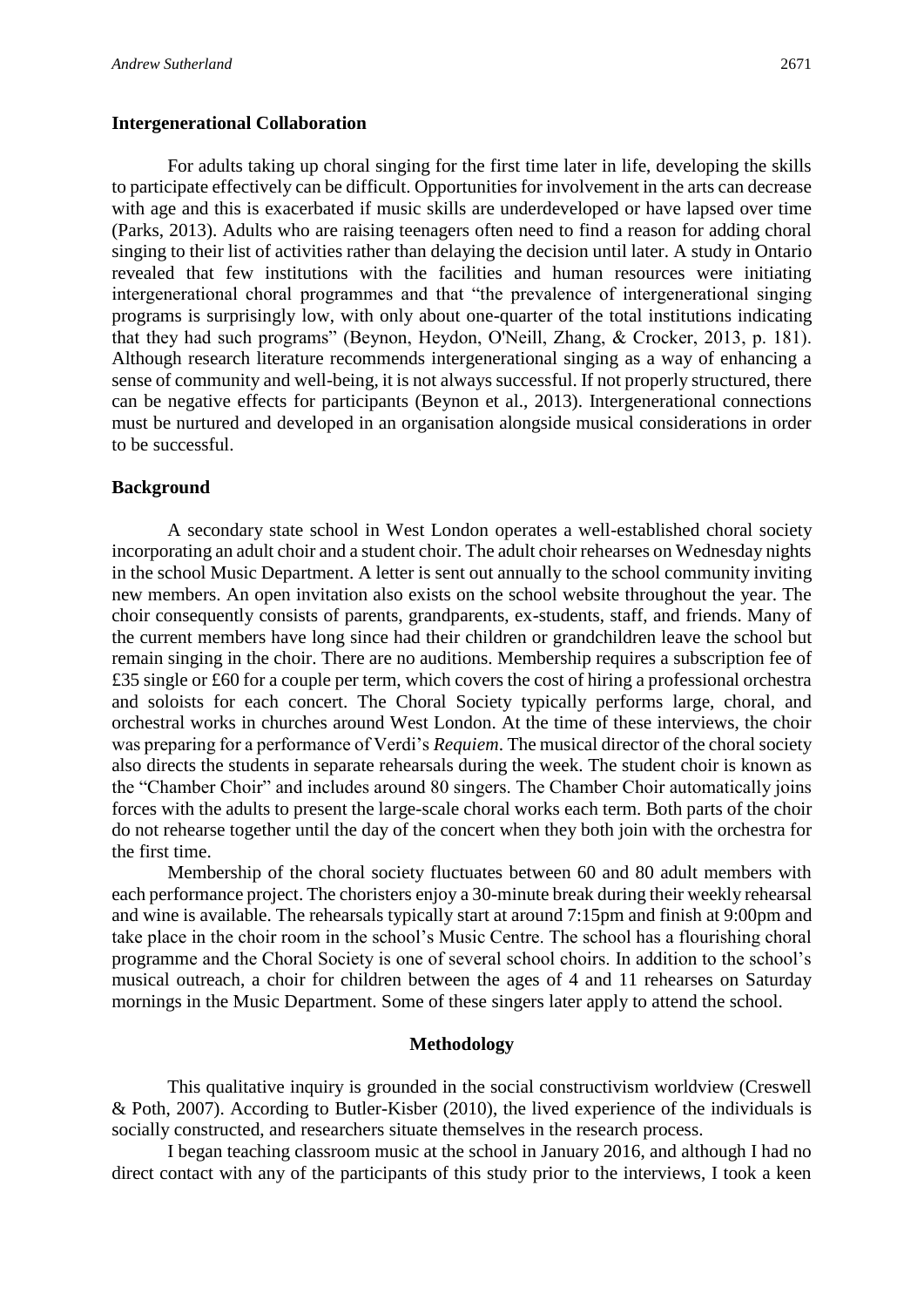interest in the choir. I had previously researched collaborative musical projects and have been involved in large-scale choral music performances throughout my career as a singer and a music educator. As the pupils attend the same school that I teach in, a methodology which allowed an emic view into the participant's world was necessary.

Qualitative research is a process of identifying, connecting, and finding meaning in human reality (Roller & Lavrakas, 2015). I used open-ended interview questions to explore the experiences of a small group of choir members. The purpose of open-ended questions is to understand the world as seen by the respondent (Patton, 2015). Data from the interviews were analysed using a categorisation approach appropriate for thematic inquiry. Several common themes emerged from the analysis process which accounted for the group and the situation (Butler-Kisber, 2010). The themes were interpreted by me and as such, my subjectivity is acknowledged (Maxwell, 2013).

Ethical approval to conduct the research was given by Monash University and the Headmaster of the school. Participants were then invited at a rehearsal to participate in the oneto-one interviews conducted I conducted. Interested choristers were asked to complete a consent form and hand it to the choir conductor. Of the 40 choristers I asked to participate, four people agreed to be interviewed. The conductor, a colleague of mine, then passed the forms on to me and I arranged interview times with the participants by phoning them. The interviews took place in the school Music Centre before four respective Wednesday evening rehearsals. I designed eight open questions to allow participants to discuss their experience of the choir without being led by any preconceived researcher bias (Patton, 2015). Examples of questions in the interview include: "Why did you decide to be a member of this choir?"; "What do you enjoy most about being in this choir?"; "Is there anything about being in this choir that you don't enjoy?"; "How does this choir differ from any other choirs that you sing in/have sung in?"; and, "If you were to encourage friends to join this choir, what reasons would you give for joining?" Follow-up questions such as "How did this make you feel?" were sometimes added to extract more reflection from the participant. Accompanying these questions were prompts that sought deeper reflections about their perceptions of being part of the choir. For example, "What do you enjoy most about being in the choir?" I asked, why do you think this is your particular preference? Does this relate to other experiences of singing with others? Depending on their answers, I probed for further reflections and insights. I then transcribed the four recorded interviews which were each around 40 minutes long.

I began my analyses as soon as I completed my interviews as matter raised in one may drive questions in subsequent interviews. Sufficient meaningful data were collected so that second interviews were not necessary. By the time I had completed each interview and its analysis, it was clear that I had reached saturation. Although Seidman (2006) recommends a sequence of three interviews of increasing depth, my participants moved quickly to offer their understandings and feelings of the phenomenon. I felt I had reached saturation as there were mounting instances of the same codes but no new codes occurring (Fusch & Ness, 2015; Urquhart, 2013). The first three interviewees all discussed the same issues and the fourth confirmed that no additional matters were of concern to participants.

Data were analysed using Thematic Analysis (Patton, 2015). As I transcribed each interview, I made mental notes, and began my initial analysis which was comparatively informal involving jottings and ideas that I thought were important. However, it was not until after the final transcript had been completed that I began formal coding of all the data. A column was created on the right-hand side of the interview transcript. As the data were read repeatedly, emergent sub-themes were noted on the basis of repetition or emphasis. I felt that words such as "professional" had a depth of meaning as one participant used the term 19 times during her interview. The first step in the coding process involved the identification of important words or phrases that provided insight into the participants' lived experience. These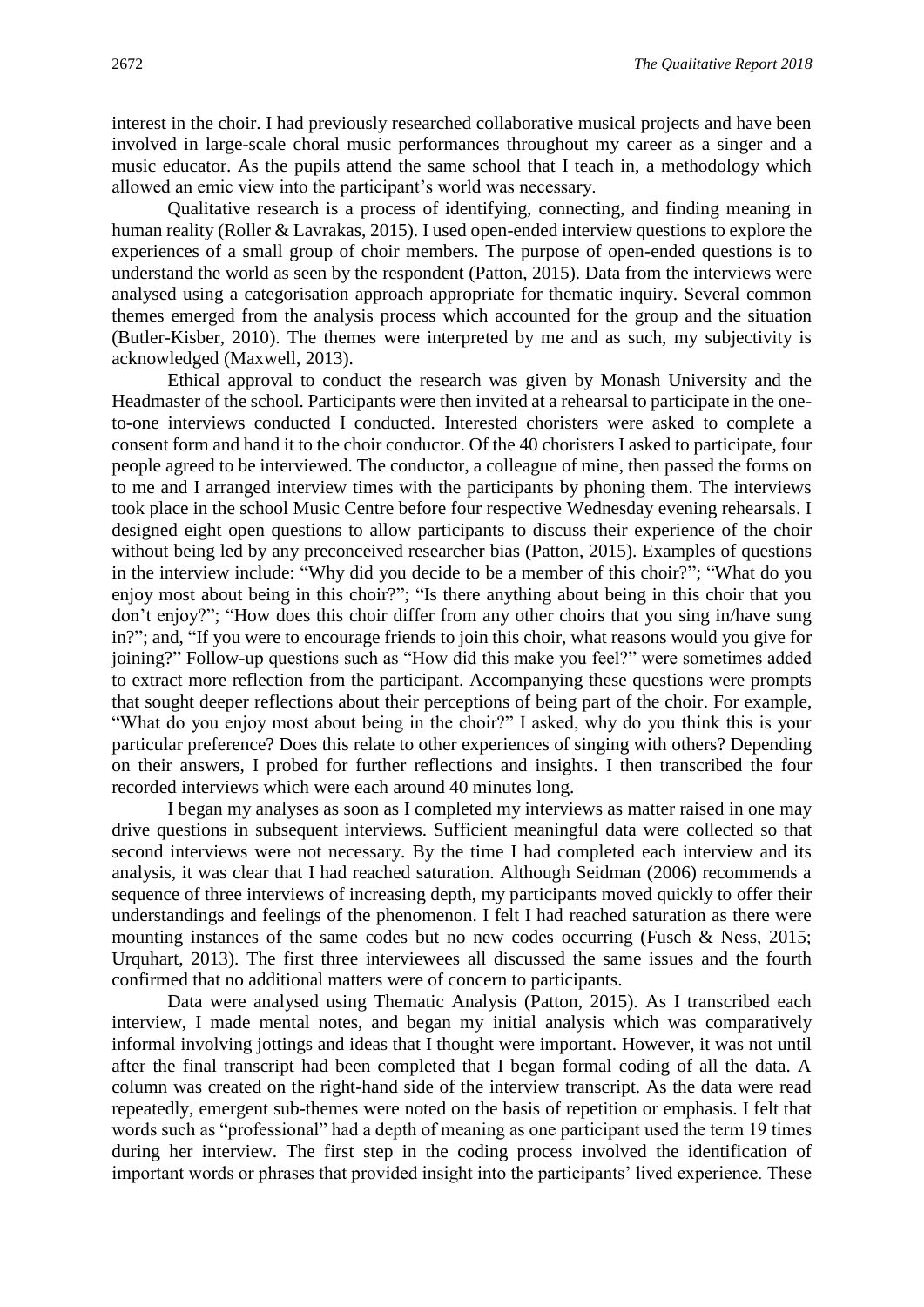formed sub-themes as shown in Table 1. Participants repeatedly used emotive terms such as "amusement," "embarrassed," or "frustration" which indicated to me a depth of meaning in the way the participant experienced the phenomenon. The second step of the process required me to group words and phrases that had similar meanings into common themes. Strong, emergent themes for each participant are included in the findings. An example of this was the thematic grouping of "family" for each narrative involving discussion of children. I cut and pasted each relevant sentence in the manuscript onto a single document so that the themes were presented logically and systematically. Unnecessary repetition of ideas was then removed, and the remainder was used to create a meaningful account. Quotations from participants are provided verbatim to appropriately represent their voices.

| Family                       | Sharing singing with family               |
|------------------------------|-------------------------------------------|
|                              | Family tradition of singing               |
|                              | <b>Family support</b>                     |
|                              | Importance of family                      |
| Intergenerational disconnect | Friendships / isolation                   |
|                              | Little intergenerational connection       |
|                              | Membership beyond child/school connection |
|                              | Parent/teacher relationship - community   |
|                              | Socialising                               |
| Challenge and reward         | Achievement                               |
|                              | Beauty / aesthetics                       |
|                              | Repertoire                                |
|                              | Variety – boredom                         |
|                              | Mixed Feelings                            |
| Professionalism              | Professionalism in preparation            |
|                              | Music focus – not social                  |
|                              | Aspirations for professionalism           |

*Table 1: Overarching themes and sub-themes*

In this study, I checked the participants for credibility through discussion with the choir conductor who confirmed that there were no conflicting agendas. To establish trustworthiness, I ensured that participants were asked open but non-leading questions, and that the data analysis was checked and confirmed by a colleague who independently looked at my data and noted emergent ideas. My colleague and I agreed about the important matters which I felt offered me internal validity within this small-scale enquiry (Creswell & Miller, 2000; Elo et al., 2014). I have used thick, descriptive data to provide transferability (Shenton, 2004), and the data were checked by a research colleague and sent back to the participants for dependability.

## **Participants**

Qualitative inquiry is best served by a small, homogenous sample allowing for depth of understanding. The four participants who belong to the Choral Society include: Fiona, Lucy, Sally, and Tracy. The names and identities of the participants and the school have been suppressed and pseudonyms have been used.

Fiona moved to London from Italy around 23 years ago. She had previously sung in a small parish choir and was waiting for an opportunity to sing in another choir, once her children had grown up. When her son joined the school, she received the letter of invitation to join the Choral Society. Her children have all had music lessons and so she has some music knowledge but "can't sight-read."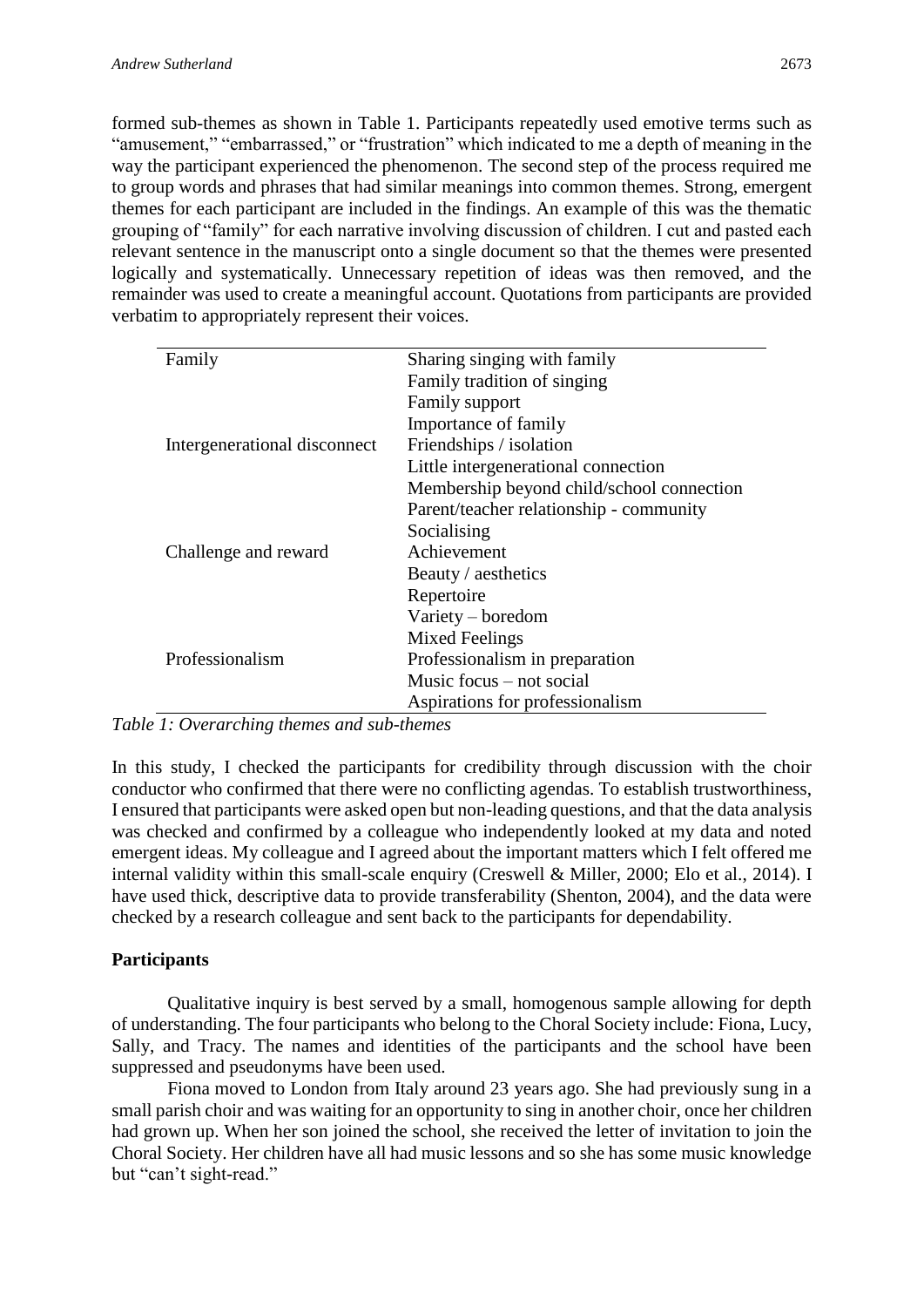Lucy is a staff member at the school and joined the Choral Society with persuasion from the director, a close friend of hers. She sang in a very good school choir as a student and later, joined a community choir which she did not enjoy as she felt it was very unprofessional. Lucy is currently the only staff member singing in the Choral Society although there have been to her knowledge several others in the last 5 years.

Sally moved to London from Northern Spain where she has been singing in choirs since she was 10. She attended the local School of Music in Bilbao, singing in the choir which frequently performed with the orchestra. Although Sally's sons attend the school, they do not sing in the choirs but she was keen to join after receiving the letter. She has been a member of the Choral Society for 3 years.

Tracy began singing in her school choir in St. Albans and has sung in several community and church choirs including during her time spent living in North Yorkshire and Luningiana in Northern Tuscany. She joined the Choral Society 7 years ago as the grandmother of choristers at the school as her daughter was too busy. For Tracy, singing is an integral part of family life.

#### **Findings**

Following an analysis of the data, four important themes emerged; Family, Intergenerational Disconnect, Challenge and Reward, and Professionalism. These themes are discussed in turn.

#### **Family**

The adult choral society and the student chamber choir combine on the day of each concert to rehearse together for the first time. There are sometimes family connections between the respective choirs and these relationships can be enhanced through mutual enjoyment of a shared activity. For Fiona, being able to sing together with her son was important. She explained, "My son also is in the Chamber Choir and I found it was just the cherry on the cake. Being able to share an interest with my son because he's my youngest of four and I know once they grow up, they just go." Fiona felt that singing together in the same concert not only helped bond their relationship, but also that she was participating in engendering his love of singing. She continued, "This is my chance to share something with him and also maybe cultivate this interest within him because I know how good it is to cultivate the interest in music and singing." Although the two parts of the choir rehearse separately, the connection occurs regularly at home. Fiona recalled,

When we are at home at weekends, if I struggle to sing certain parts I'll ask for his support and we'll be singing it together and we'll be looking at it together and most of the time he would correct me or I would correct him. It's lovely too. The best thing that has happened to me after these two years is the first time with my son, just before the *Requiem* he told me in the morning of the concert, "Shall we put it on the internet so we can listen to it?" That told me a lot. It told me that he was enjoying it and there was a deep interest within him as well.

Fiona felt that she had achieved something meaningful when she experienced this moment with her son. She concluded, "I was rushing and he said, 'Maybe we should listen to it.' It made me very happy." For her, it was a confirmation that he was enjoying being involved in something positive with her. Singing and learning music together was for Fiona, an important activity for strengthening family connection.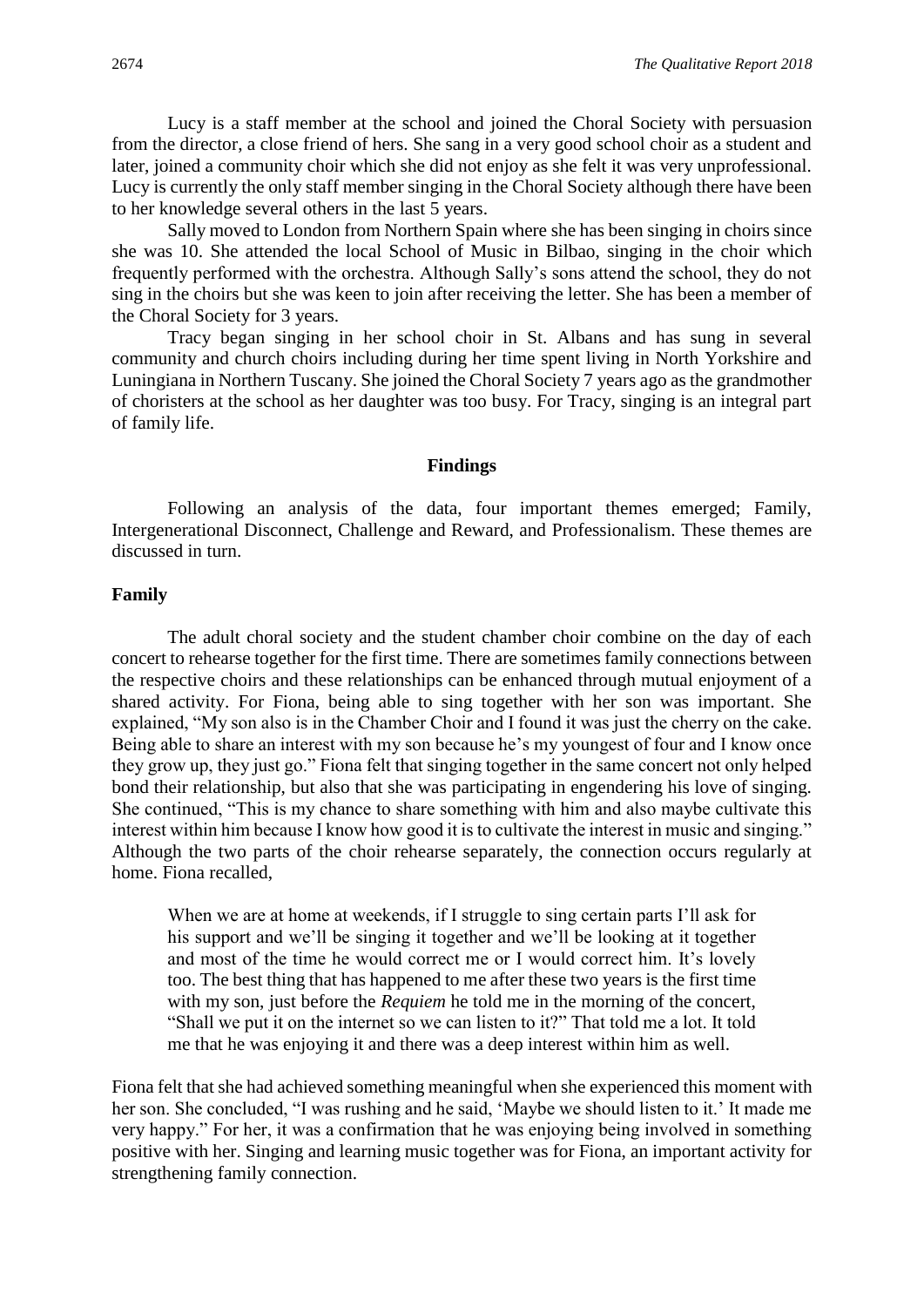The intergenerational structure of the choir also provides the adults opportunity to form friendships through the connection of their children. Sally elaborated about her friendships saying, "Oh we have because you end up meeting people who have children in the same years as your own boys." For Sally, these friendships are an important part of her sense of belonging and connection. Sally's children do not want to sing in the choir, but they are happy that she enjoys it. She continued, "They loved it. They really like it, but it was a bit too long for them, especially the younger one." Fiona's experience with her children supporting her is very similar. She stated, "They are also quite musical, but they find when I am practicing, they find it quite comical sometimes and annoying, but I think they are pleased because they can see I am enjoying it." She continued, "They reluctantly come to the concerts, you know . . . teenagers. Some of them, not all of them. They are not great supporters but they kind of like that I enjoy it. They are pleased." For Sally and Fiona, their family support is important.

Tracy felt that singing was very much a part of her family life. She recalled, "I think it's possibly your upbringing. My mother sang to me, I can always remember her singing nursery songs and folk songs. She was from South Yorkshire." To continue having singing as a central activity in the home was a natural step for her. She explained,

I did the same with my own children, they sat on my knee, I played the piano and sang them nursery rhymes. I did it with our grandsons as did our daughter. It was something you did in a family, you played and you sang. Just family background I suppose.

Tracy discussed the social interactions between family members at rehearsals, observing, "I think it's interesting in terms of the dynamics between, in my case, grandson/grandmother or between mothers who have got their sons. It's often quite interesting to observe the diversity of parenting behaviour." For Tracy, the family relationships in the choir are varied and provide her with another perspective from which to consider her relationship with her grandsons. Tracy continues,

It's just highly amusing sometimes because you can see the boys thinking, "Oh God Mother, why did you say that?" It's usually mothers who have got sons. I don't think I know if there's a father, a tenor or bass. I know my grandsons have probably cringed as well.

Tracy's reflections suggest that by observing other familial relationships during choir rehearsals, it provides her with an insight into her own grandson's view. Tracy is able to understand how to relate better with her grandson through observing others and avoid moments of cringe-worthy embarrassment for him. The fact that the two choirs rehearse separately until the final stage of the project allows discussion to happen at home about the music without the need for both family members to be always rehearsing together.

The theme of family highlights the importance of maintaining meaningful relationships with participants' respective children. Reflections on participants' own childhood music interactions emphasised this view. How their children perceive parents of grandparents in the choir was equally important, as the participants' considered social interaction in a public forum from their children's perspective.

### **Intergenerational Disconnect**

Although singing together allows intergenerational connection, participants discussed the disconnect that occurred when participants in the two choirs wanted different experiences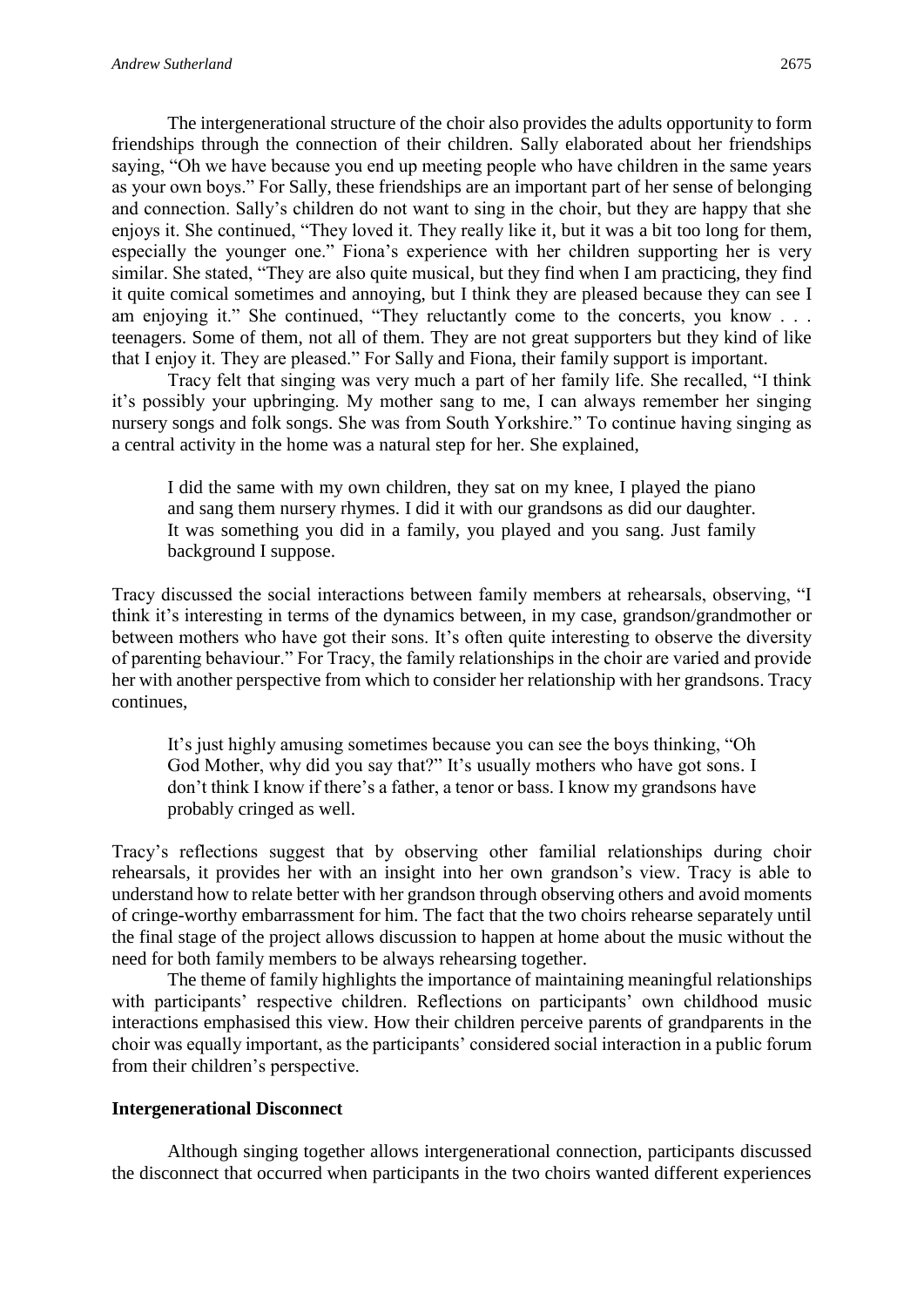and outcomes from the project, disconnecting the demographic constituents. Tracy considered that collaboration between different generations as the choir's *raison d'être*. She stated, "It is the [school] Choral Society so I think we should actually do things with the boys, otherwise it could be any choral society. So I think whatever we do, the boys ought to be involved." Sharing music-making between generations is the point of difference for her experience in this choir. Sally also noted the advantages, saying, "In this choir, there are all ranges of voices and all ranges of ages as well which means that you can achieve a lot." Lucy similarly suggested that combining different generations is advantageous. She explained, "I think on the whole people like it. It's good because you've got someone else supporting you. Isn't this what it's all about? These are meant to be friends of or parents so you're actually singing with the boys I think is very good." Despite these positive view points, there are difficulties during the process of putting on a concert.

Fiona felt that bringing the two halves of the choir together on the day of the performance did not allow enough time to put everything together. She explained, "I wish we rehearsed at least once more. Not with the orchestra because I know that is practically difficult but with the Chamber Choir and with the [Chapel Choir] or whoever is joining us for that particular performance." Fiona suggested that there is not enough time for the two choirs to get to know each other. She continued, "…because we only see each other a few hours before the concert and we have so many things [to do]." Fiona discussed the need for more time for the choirs to work together for musical and emotional reasons. She concluded,

You really need more time to practice together so you can have a better outcome. Once only before the concert is just not enough. It's not enough. Especially because you are doing it with the orchestra as well so there is a lot to sort out. The outcome of the concert would be better and everybody else would feel good if things had been done properly and we would approach the concert happier.

Bringing the two choirs together so late in the process, does not allow for purposeful interaction between the choristers which Fiona felt resulted in behaviour issues with the younger singers. She stated that these issues were, "Musical and also behaviour with the boys. The last experience has been dreadful. It was marked by the boys and it was a very difficult concert to enjoy because they were so badly behaved." She describes the boys as being, "so badly behaved that even people at the end of the church noticed and some friends of mine told me, 'What a shame, what a shame. You could see.'" Fiona goes on to suggest, "Eventually, if you do get the chance to rehearse a few more times together, you kind of set the boundaries." Fiona concluded, "There must be a particular year. You always have some years more difficult than others. You don't get the chance really to sort things out on that front behaviour-wise with the boys." The most recent concert was generally felt to be successful, however the concerns about the boys' behaviour during the performance was important. This impacted the level of enjoyment experienced by Fiona who clarified,

The latest experience with the boys has been quite frustrating, there was a phone going off and they were playing pass the bottle. All this in the middle of the concert. I tried hard to control my temper but there were occasions when I was getting so cross, I and another member, a continental lady. Everybody else was very composed. I couldn't help myself. How could you just sit and watch?

Lucy expressed similar concerns about the disconnection between the adults and students being linked to the limited time spent rehearsing together. In discussing the events on the day of the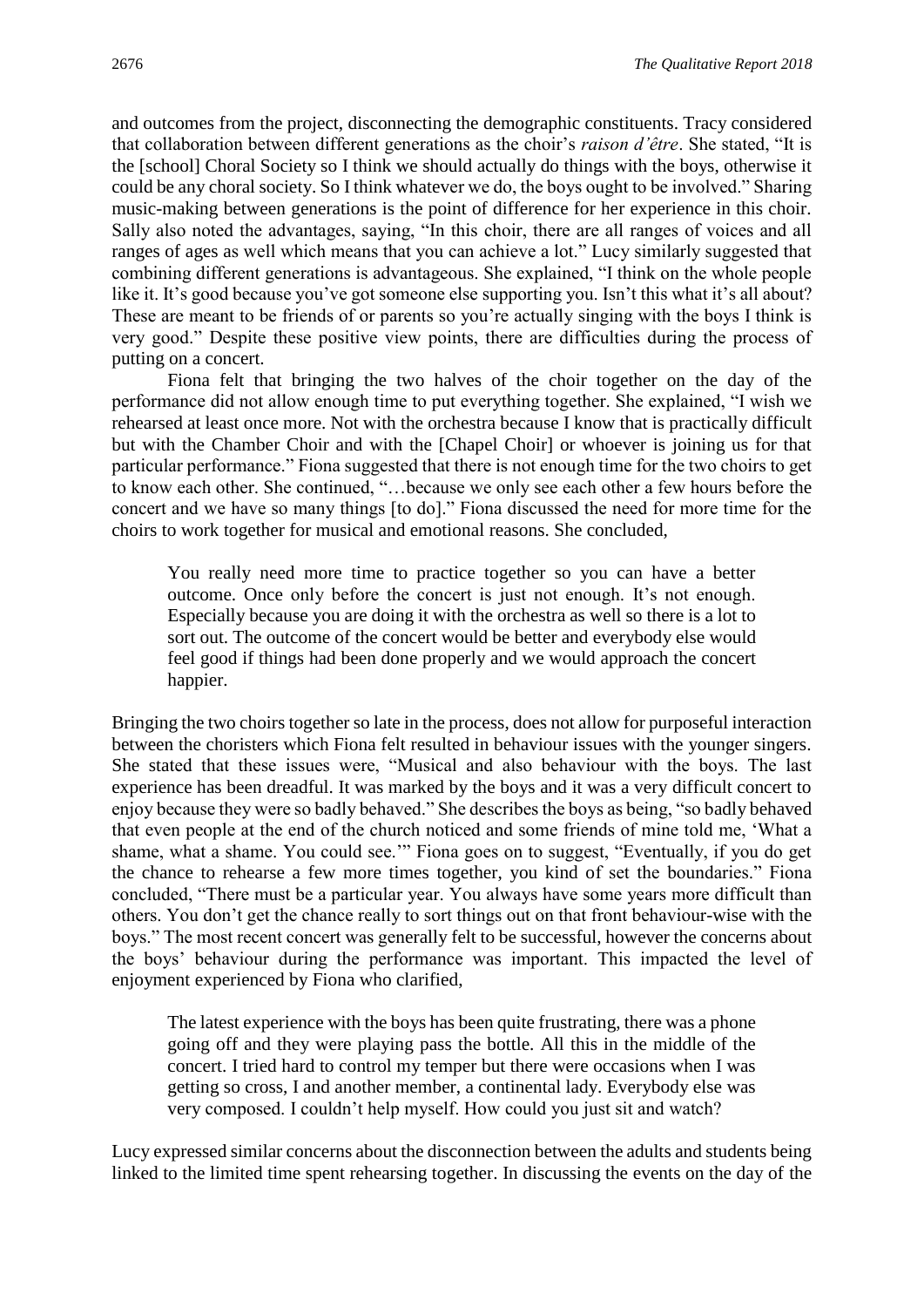performance, she stated, "[The conductor is] suddenly focused on the orchestra, he's got to get that right. Nobody knew where they were, where they were going to be sitting, where they were going to be standing; you've got the boys all over the place." As a teacher at the school, Lucy's enjoyment of the experience is diminished as she felt she is on duty when there are issues with the boys. She stated, "My perspective, I'm suddenly teacher-in-charge because I'm not a parent there. The parents are looking to me to sort of say, 'Shh, stop. Put that away. Do that.'" Although Lucy is aware of the fact that she must assist in her role as a teacher, she felt that it could be avoided with a more prepared approach. She continued, "Suddenly on the day it does change very much for me really. In previous times I have been asked just to sit there and look after the kids because … somebody needs to. I think it's quite crazy actually. I think it's not so nice."

According to Lucy, the two choirs do not interact socially. She describes the interaction, "Socially I think there's no connection. There isn't really because they're kids and these are parents or grandparents." Lucy suggested there is respect for the boys but is unsure whether it is mutual. She stated, "I think the Choral Society are very respectful of the boys and what they can do. I don't know what the boys would think of us really." She continued, "I don't think they're merged into one choir. I think there are two choirs there that just actually happen to be meeting." Lucy recommends more time spent with the two choirs together. She concluded, "I think actually, if it was possible, it wouldn't do any harm to do it a bit more often, actually get the two together." Sally concurred that there is little social interaction between adults and student choristers. She says, "It's not social. They would probably be too embarrassed to be talking to us or not interested in people who are the parent's age anyway." Sally is more philosophical about the lack of time spent together. She stated, "We haven't really got the time to be together. Most of the time is spent just rehearsing so it's really no time for any other socialising. It's just the way it is."

Tracy added to the view that there is a lack of intergenerational understanding. She reflected, "Sometimes I feel sorry for them because very often I suspect the boys are far more competent than we are. Some of them are musically gifted and I think, 'Poor souls, they've got us warbling in their ears.'" Conversely, Tracy also observed that the boys need more direct instruction during the collaboration process. She claimed, "Sometimes they turn up and they don't sing or they're all over the place."

Fiona observed the experience of the conductor rehearsing with young students and then rehearsing with an adult choir. She noted, "Just when he gets cross with us and he treats us like children, he says 'I just want to get rid of you. I can't cope with you anymore.'" Fiona enjoys the comments, stating, "It's just hilarious. He doesn't mean it, it's just frustration, he tries hard and we are so disappointing. In the end, all of his comments are out of frustration." This interaction allows Fiona to understand the connection the conductor has with the students. Sarcasm from teachers can be misinterpreted by parents when reported anecdotally by children, but here it is understood and enjoyed.

There were mixed feelings about the intergenerational connection and the negative perceptions from the participants were substantial. The disconnect between the two generations was a source of frustration for the adults. They conveyed that this disconnect should be fixed rather than intergenerational connection be dispensed with. They liked singing with the boys but wanted a more shared sense of purpose and belonging.

### **Challenge and Reward**

The theme of challenge and reward occurred frequently and was a major factor in the participants' enjoyment of the choir. Being challenged by the complexities of singing difficult music was rewarding but this was experienced differently by participants depending on their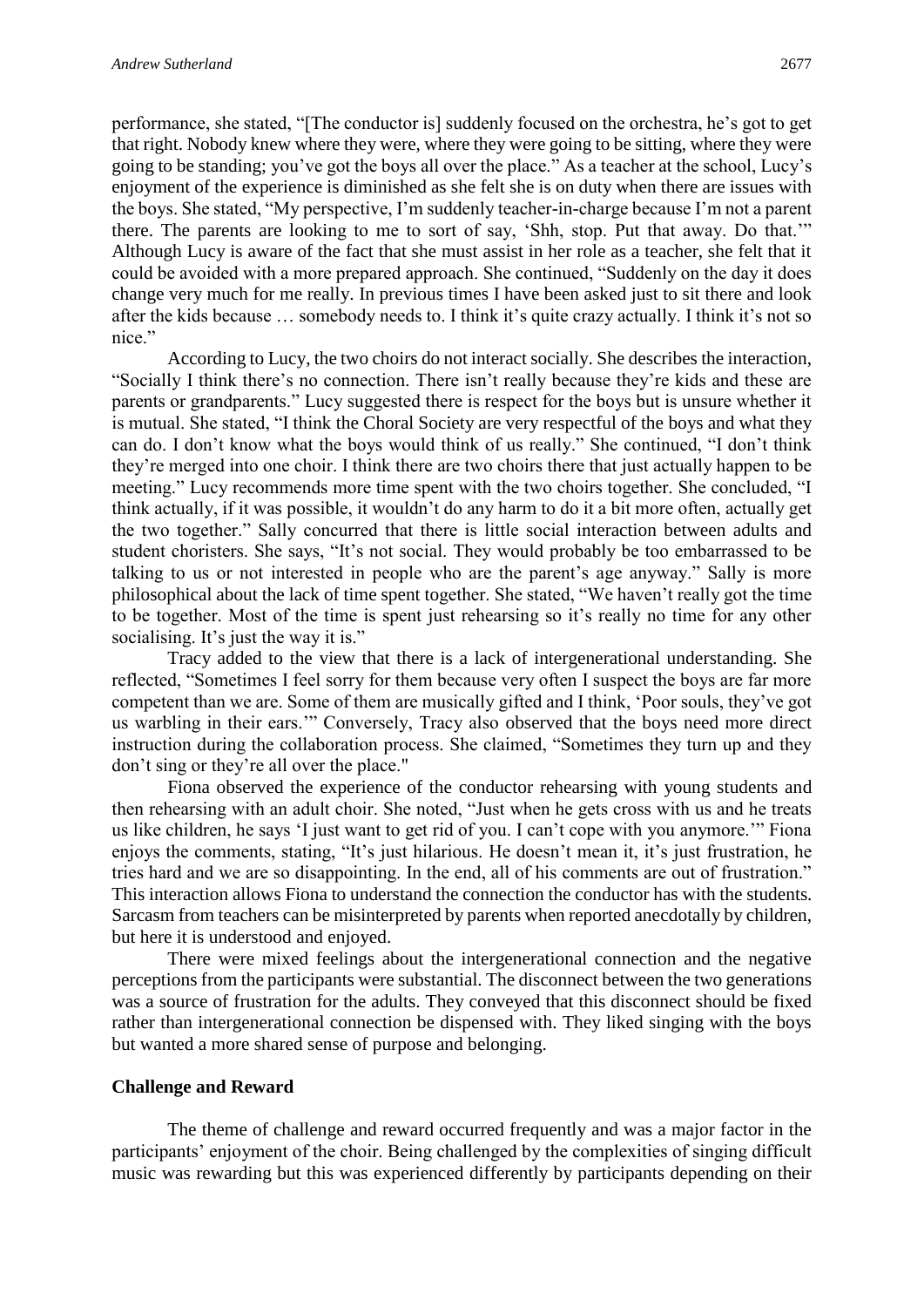level of skill. Lucy expressed a view of the challenges she experienced that differed from the others. For her, there was a paradox. She found some aspects of the choir repetitious and tedious, while at the same time felt that there needed to be more rigor and time spent on detail. She explained, "It would be nice to see a completely different style of doing things really. I think I've done enough of just overdoing it." She suggested that the process of rehearsing needs variety. She continued, "It's continuously the same music. Last Christmas, we did *Messiah*. When I first started 5 years ago, we did *Messiah*. I can't believe there's not enough music out there that we have to do *Messiah* twice in 5 years." The repertoire was determined to be a positive factor by the other three participants but for Lucy, repetition presents a problem. She noted,

Most of the pieces we're doing now are pieces they've done before. They [the other choristers] said, "Oh yeah, when we did the *Requiem* last time" which also means that a lot of the members of the choir have been doing this for a lot longer than I have, so they all know it which is quite hard really because he [the director] says, "Oh we won't rehearse this bit because we've done this before, you all know this." I don't know this bit.

Lucy feels that some members of the choir miss out on the opportunity to carefully rehearse the music that has been done by the majority of members in recent years. She inferred that the conductor did not cater to the individual needs of the singers.

Fiona discussed how she enjoys being challenged,

I found the challenge rewarding and [got] great satisfaction from it. At the end of the day when you're tired, and in winter, the last thing you want to do is come out in the rain and in the cold, but I always found it to be really rewarding and really fulfilling.

Fiona works hard at learning the music at home. She described the feeling of mastering her part: "It's being able to manage it, just to manage the challenge and especially the result, the outcome at the end." She explained further, "It's not only about doing it here; if you don't do some work at home, you don't achieve much." The challenge is provided by the opportunity and the pace of the rehearsal. Fiona finds fulfilment out of knowing she has worked hard. She said, "When I know that I've covered it on my own and we are about to perform. It's fulfilling. We worked hard and it's like an all-day of work and you get a reward, it's your reward, you feel fulfilled." She continued, "It's satisfying, it's difficult to put it into words but I found it really rewarding and fulfilling, just the sense of achievement. A sense of calm as well, very therapeutic coming to choral society."

Being challenged in a choir was not always the case for Fiona. She noted, "Previously, I was in a little parish choir and it was nice but there was no challenge. I like the challenge and I like the final results, the beauty of it." Aesthetics were important for Fiona. She elaborated, "It's also interesting that at the end of it, there's a sense of emptiness. It's all gone; it's finished and that makes me a bit sad but then I say, 'We'll do it again.' It's all that work and then it's all gone within an hour." Fiona explained what the level of difficulty was like for her, "It's more of a serious choir. It's more challenging for me as a complete beginner with experience to choir. For me personally, it's the challenge."

She reflected on the importance of the repertoire to remind her of her roots, saying, "I've always had a deep love of classical music; my parents introduced me to classical music. Being able to join a choir that comes back to my childhood and where I can train into it makes a difference." This is music that Fiona is familiar with but never had the opportunity to perform.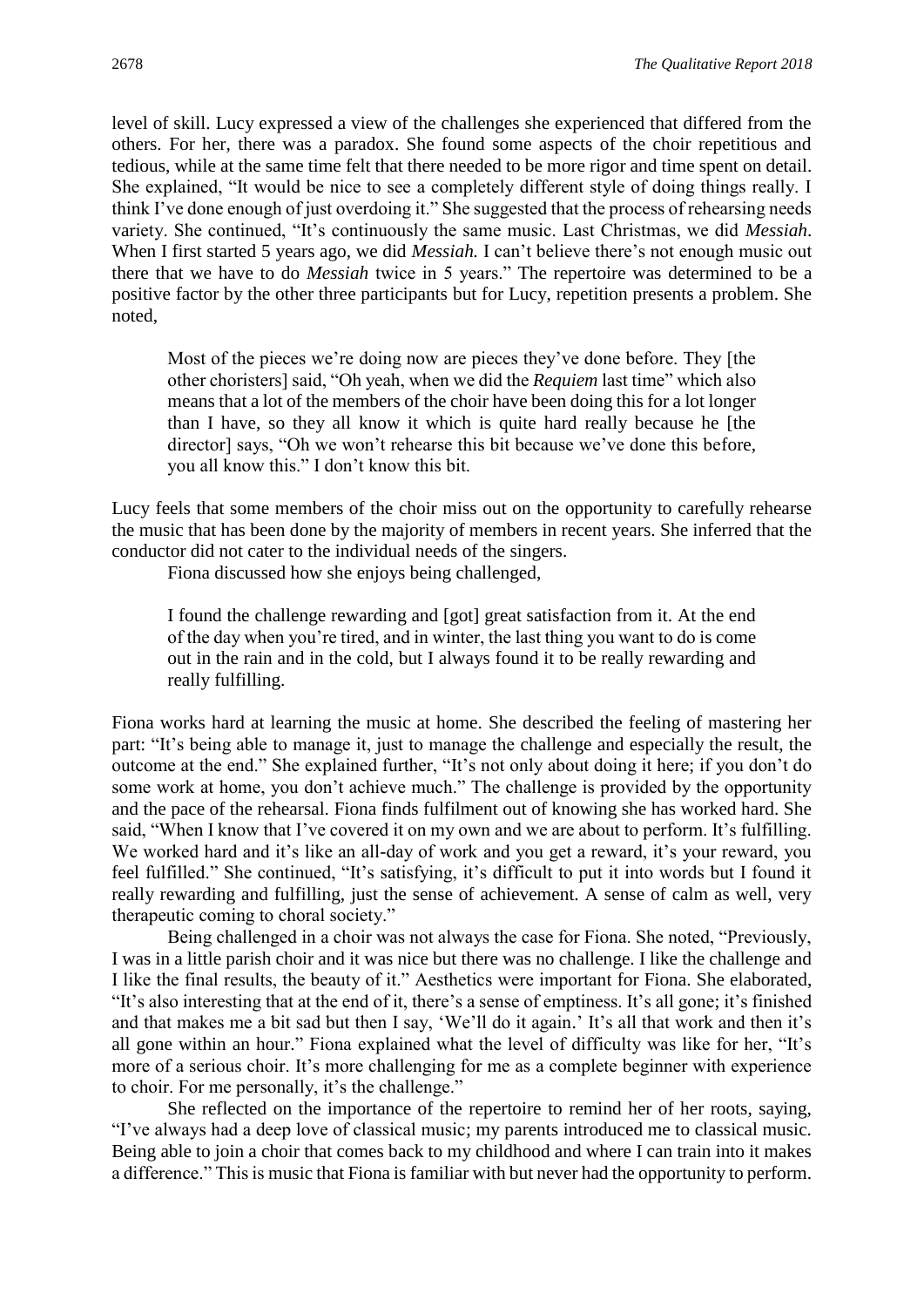She stated, "It's the difficulty of the repertoire. Not having done it before, that is the main thing." It is this sense of challenge and reward which provides the greatest sense of fun. She concluded, "It's quite enjoyable. It's not boring, it's fun. You're doing something challenging but if it's fun at the same time, why not?"

Sally values the high musical standards of the choir. She explained, "I find the level is very, very high and it's not only enjoyable but it's a bit challenging like the last concert that we did, Verdi's *Requiem,* that was fantastic." For Sally, the reward came from presenting a work of an epic scale. She claimed her enjoyment is "because the music itself is challenging, it's much more operatic to anything else we have done before and also because the orchestra was a bigger orchestra and the sound was fantastic. I can't describe it any other way." Sally further discussed the reward she experienced from the challenge of the learning process. She stated, "The level is fantastic. It is very funny as well, very enjoyable although by the end of it, when the concert is getting closer you can feel the pressure. You really have to put the effort in. It's definitely something to join in."

Conversely, Tracy values the relaxed atmosphere she experiences in the choir. She explained not joining another choir because of a sense of pressure. She recalled, "There's the Leeds Festival Chorus which is actually conducted by a friend of mine and I didn't fancy auditioning for him. It would have been terrifying." Unlike the sense of challenge that Sally and Fiona enjoyed, Tracy found the choir relaxed. She explained,

It's a very good choir to join because you don't have to audition, you don't have to tie yourself in knots, run through hoops learning music thinking, "Oh my God, can I hold a tune properly, am I singing in tune, can I sight-sing?" It's friendly, we sing some lovely music, [and] you are not expected to audition.

The participants experience the choir in very different ways. For Sally and Fiona, the level of expectation provides a satisfying reward. For Tracy, the absence of challenge is what makes the choir enjoyable and for Lucy, the repetition of repertoire and rehearsal style provides unwanted challenges which she feels should be avoided.

## **Professionalism**

The final theme of professionalism was discussed by participants in terms of attitude, behavior, and approach of singers. They did not define the term but suggested that being professional reflected a willingness to be involved in making music with a degree of proficiency acquired through motivation to improve. This theme was expressed most frequently by Lucy and Sally, however, Fiona discussed how she felt her abilities fit into the context of the other choristers. She recalled her first rehearsals with the choir, saying, "I can't sight-read but I have basic knowledge. I was a bit scared; I thought I wasn't up to it." She continued, "Eventually my confidence built up and I could see there were a lot of people who were beginners like me and I started enjoying it." This reflection suggests that her perceptions of the standards of the choir were higher before joining.

Lucy reflected on another choir that she once joined, stating, "I joined this public choir, this local thing and it was terrible. Nobody really cared what note they sung." She elaborated, "There was no going back and checking it and I thought I didn't like that which actually put me off singing in choirs for a long, long time." Lucy considered this choir to be somewhat unprofessional in its approach to rehearsing the music which contrasted with the Choral Society. She explains further: "It wasn't really professional in my mind. It was purely, people wanted to have a sing-song. There's nothing wrong with that. It's actually quite nice. It's like singing in the shower, isn't it? Or singing in the kitchen, it was that type of thing." She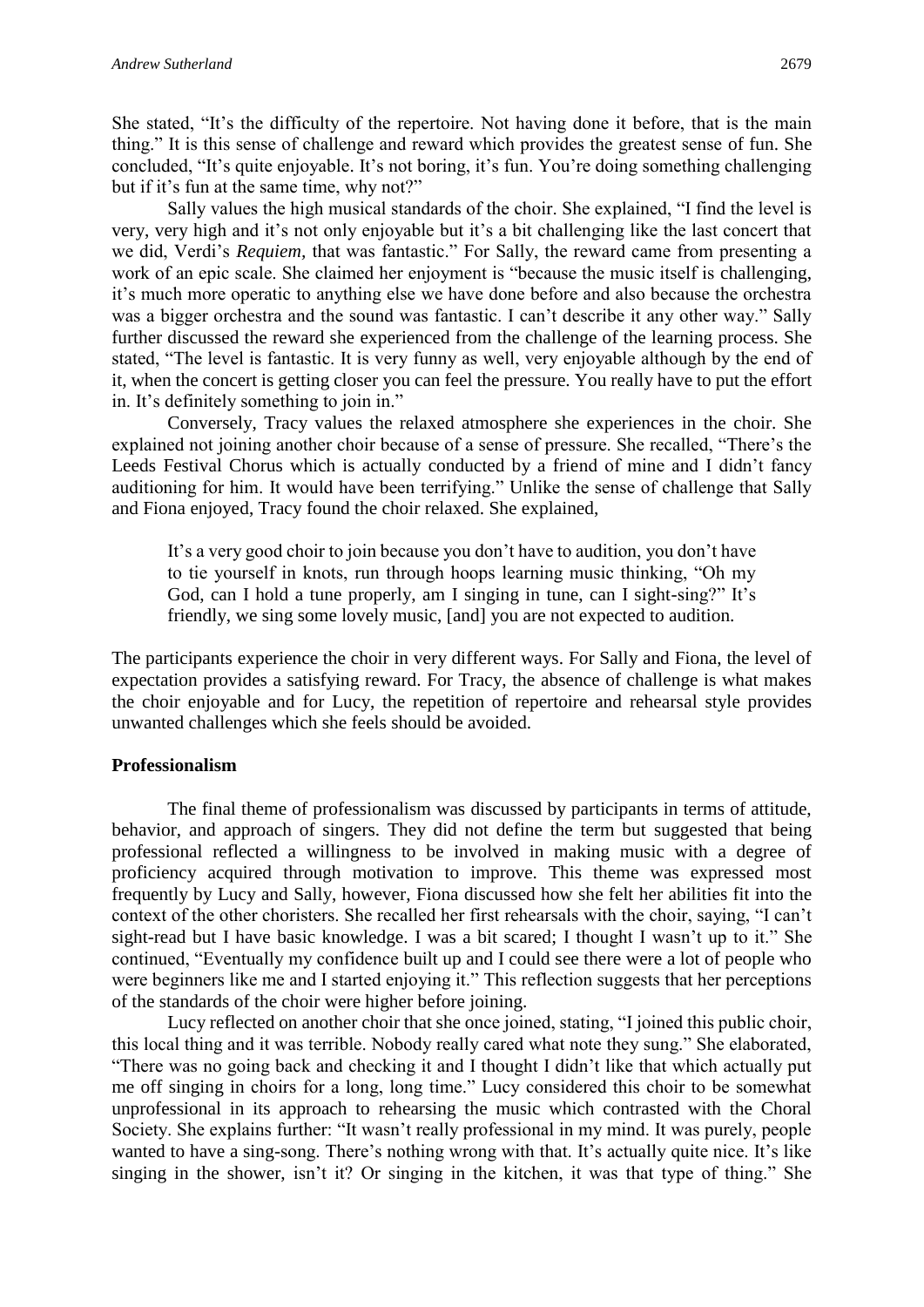explained how she felt about joining the Choral Society, "When I joined the [Choir] I recognised that actually, this might be a real choir and I could sing and do it properly." Lucy felt that the Choral Society offered a professional environment. She then described her musical commitment in context of the other choristers. She noted, "I think everybody else is very dedicated in the sense that they all go and get the CD and they all sit and practice and they come back and they've perfected that bit." Lucy suggests a professional approach by the other singers. She continued, "I do nothing from the moment I've left rehearsal to the next rehearsal. It's a bit like Groundhog Day. That's me and I haven't got time to put anything else in really." Lucy insinuates that her commitment is not as professional as her fellow choristers.

Lucy considered aspects of the Choral Society to be less professional. She noted, "It is professional, but it is only two hours a week. Invariably it doesn't start until 7:30pm and then they have half an hour to drink, so it's an hour. That doesn't give you much time." Lucy felt that the limited rehearsal time did not allow for a professional outcome. She continued: "I think it's just a big social. Everybody likes a wine. I think in a way it would be better if it went on longer. I do think that 7:30 – 9:00pm isn't long enough." She elaborated: "You look at what we've just done, Verdi's *Requiem,* how big that piece of music is. Probably all-told, maybe 12 rehearsals. That isn't very much time is it? I would rather probably work on something until its perfect." Lucy feels that the standard of the performance could have been higher.

Lucy did not always describe the behaviour of the other choristers as professional. She recalled the dress rehearsal in which the choir was resituated in a double choir formation. She said, "We had one set of altos over there and one set of altos over here and suddenly there was a complete 'We can't exist, we can't do this, we've got to have all altos together, we've got to hold hands – panic." Lucy describes the reaction from a chorister, "One person actually said, 'That's it, if we can't be with those people, I'm leaving now.' I did say to her at the end of it, 'We did OK, didn't we?' She said, 'Yes, maybe I was over-reacting.'" Lucy felt that this kind of over-reaction was more amateur than professional. She then clarified how she considered the choir to be both amateur and professional in approach at the same time. She posited, "Generally it's a professional choir because there is a set amount of people who do know what they are doing because they've done it before." This is not the case for everyone, however. She continued:

There's whole bits that you look at the score and you go, "When did we cover this?" And I'll know if I've been there because I'll have my notes on it, and we all sit there and go, "We haven't been through this, we haven't seen it." And it's only on the day sometimes that you're suddenly going through bits and you're going, "Hold on a second we haven't covered this at all," but because there were enough people there who sing in lots of other choirs, who have covered it may be somewhere else, they will make it, they will keep us going.

Lucy felt that the professionalism of the conductor was partly responsible for the sense of the choir being professional. She noted, "When we rehearse it, he rehearses it well. He is very precise. There is a lot of help; there is a lot of support. In that sense, it's good. He doesn't let anything go which from my perspective is good." Equally, Lucy considered the conductor to be contributing to the difficulties with achieving a professional standard. She said, "I think what happened with David is he's tried to get more complex and more complex pieces."

Sally felt that the Choral Society is professional which contributes to her enjoyment of it. She said, "Here the level is very high and I quite like that. I do enjoy it. I loved it." She reflected on her first rehearsal with the choir, "I found it absolutely hilarious because I thought if anyone who doesn't know anything about music comes here thinking, 'Oh, I like singing,' they will really have to work hard to follow it." Although people of all abilities were invited,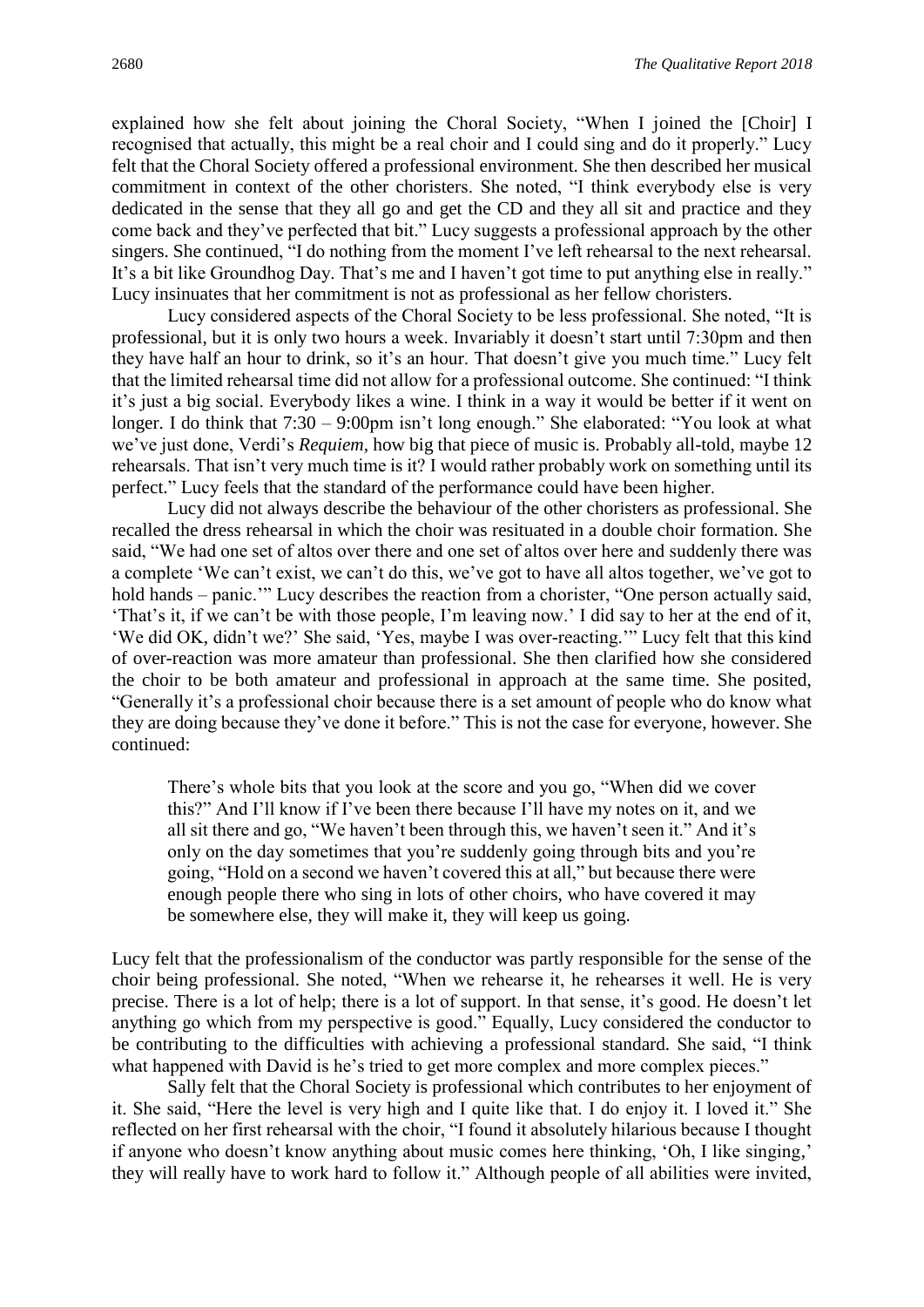Sally suggested that the reality is that it is aimed at experienced choristers who have a professional approach. She continued:

The new ones didn't know what it was going to be like and certainly they found that unless they knew some music, it would have been a bit hard to follow. It's not because it's hard, it's because it's fast and you have to know the music terminology. So unless you know the very basics, you will be struggling to really know where you are at.

Ultimately, Sally felt she belonged to a professional choir. She explained, "The last piece we did which was on Saturday, I felt like I was in a professional performance. It was really good. I don't know about the public, but that is how we felt from our side of things." She continued, "The orchestra was amazing, the soprano and the tenor were fantastic, and the choir sounded really good from our side of things." Sally then clarified her sense of the word "professional" by stating,

The standards are very high and the director, Mr Terry is wonderful. It is very enjoyable because obviously we are not professionals we are just amateurs, but he tries to reach a very high level, as high as possible. It doesn't mean that because we are not professionals that the performance has to be lacking. Nothing like that, he's expecting the best and he really put the effort [in] to make sure that we reach the level.

Tracy concurred with this view, stating, "I think that's what he brought into focus, it was done with humour but discipline as well." The participants felt that the conductor made the most of the limited rehearsal time available. Lucy simply thought there should be more of it.

The distinction between *being professional* and *acting professionally* are implied in the participant's reflections. A professional approach is something that is highly valued by the adult choristers who appreciate such an approach by those around them. Feeling like the choir is perceived as acting professionally is considered important.

### **Discussion**

In providing families the opportunity to participate in the Choral Society, this West London school has made a positive statement about the significance of community. The participants with children or grandchildren also involved in the choir reflected on how importantly they viewed this connection. Participants who did not have children or grandchildren involved held similar views and held up this model of family participation as fundamental to the life of music at the school. As well as strengthening relationships within families by providing a positive and common goal, the inclusion of adult family members helps strengthen the choral culture in the school. These adults fully appreciate the difficulty of choral singing and music-making generally and they respect and admire the skills of the student choristers. Studies of intergenerational collaboration tend to focus on changing attitudes of younger people to older people (Alfano, 2008; de Vries, 2011; Smith & Sataloff, 2013). The attitudes of older people to younger people in such interactions is under-represented in the literature. The fact that the school operates a choir of children, still too young to attend the school, completes the intergenerational outreach efforts. Family members of all ages can contribute to the flourishing musical community of the school.

In some ways, the intergenerational aspect of the choir seems to be a missed opportunity. The participants enjoy singing with the students but there is consensus that not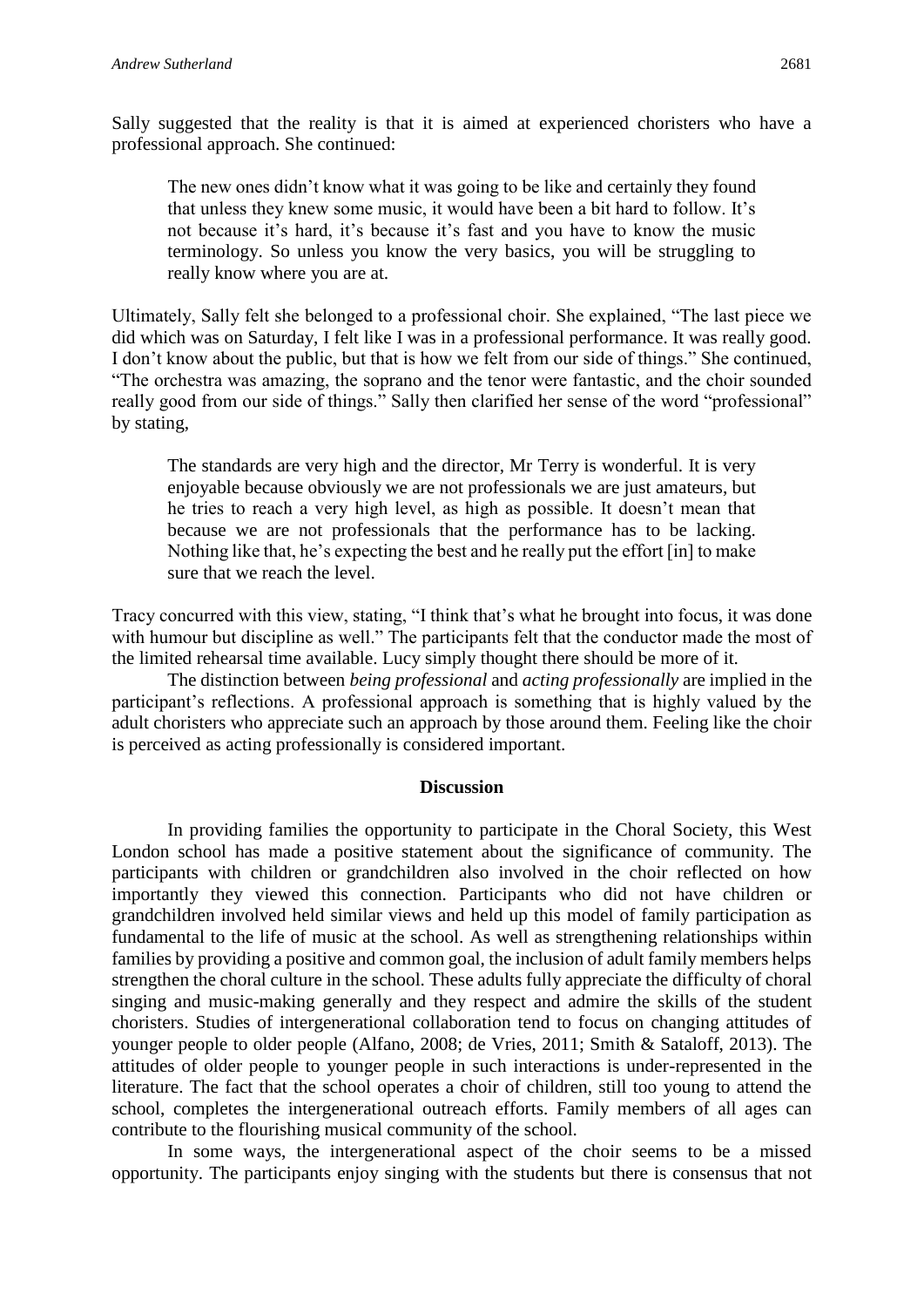enough time is spent together. A lack of rehearsal together for the two choirs produces musical, logistical, and social problems. Musically, the choirs could be benefiting from each other and intergenerational learning could take place. Logistical issues such as time to seat people so they feeling comfortable and familiar with whom they are close is important to singers. Difficulties with behaviour could be dealt with much more satisfactorily if the different generations felt more connected. Rather than feeling awkward or frustrated with the behaviour of the boys in the recent concert, adults would have felt more at ease in communicating with them effectively. A greater sense of connection and *camaraderie* with the group as a whole would from the perspective of the adult participants, improve the experience and reduce stress on the day of the performance. The importance of singers being appropriately placed was discussed. Daugherty notes that "the issues of choir spacing and choral sound are concerns that refer to simultaneous, multiple strata of data in complex relationships" (Daugherty, 2013, p. 86). Ignoring the complexity of collaborative relationships and the importance of how the choristers are placed was a significant cause of anxiety.

The adult choristers are motivated to perform the works chosen by the conductor. They are keen to get it right and take what they are doing seriously enough to put work in between rehearsals. The sense of challenge, however, is not uniformly experienced. Some participants feel that more time is needed to accurately perform the music. The rehearsals are felt to be too short and the length of the rehearsal season is also. The participants suggest more attention to detail so that they feel less rushed in rehearsals will help maintain chorister motivation. The singers enjoy feeling competent about their singing and their reward is intrinsic. Furthermore, "choral singing may allow attainment of the needs essential for motivation and meaningfulness, leading to improved wellbeing" (Livesey, Morrison, Clift, & Camic, 2012, p. 21)*.*

The participants frequently used the term "professionalism." The definition of professional and amateur choristers is complex, however, Finnegan (1989) and Green (2002) discuss the concept as being contextual and existing on a continuum. An external definition could detract from the voice of the participants who suggest there are several components that they find professional about the Choral Society: the repertoire, the orchestral accompaniment, the efficient use of time in rehearsals, the general standards of the choir and the attitude of members to take responsibility for knowing their music. Rensink-Hoff (2009) notes, "Singers with higher estimations of their respective choirs were most inclined to appreciate and value the exposure to quality choral repertoire and the presence of personal challenges and selfdiscipline" (p. 188). Although the participants in this study noted that certain individual singers have limited skills, the choir generally had a professional attitude.

Participants who had participated in other choirs uniformly felt that the Choral Society had a professional approach which impacted their enjoyment of it. In a study of choral collaborations between amateur and professional choristers, Ruck Keene (2015) notes, "The arrival of singers perceived to be better seemed to undermine the achievement of the amateur singers, and to challenge their musical self-confidence" (p. 15). This was not the case in this study in which the student choir was not introduced into the process as "better" or "more professional" even though they are generally perceived to be by the participants.

The literature dealing with singing in a family context is mostly concerned with parents of young children where the parent acts as teacher or facilitator (Berger & Cooper, 2003; Custodero, 2006). In this study, the children are now adolescent and have had a significant amount of choral training. The parents find themselves impressed with what the boys at this school can do. When singing together, the adults know how difficult it was for them to learn the music and the boys seem to do it skillfully and with relative ease. In this way, the paradigm has shifted. The child becomes the expert, assisting the enthusiastic parent.

The adults appreciate singing with the students. Although, there is not a strong social cohesion between the two choirs, there is an abundance of musical admiration from the adults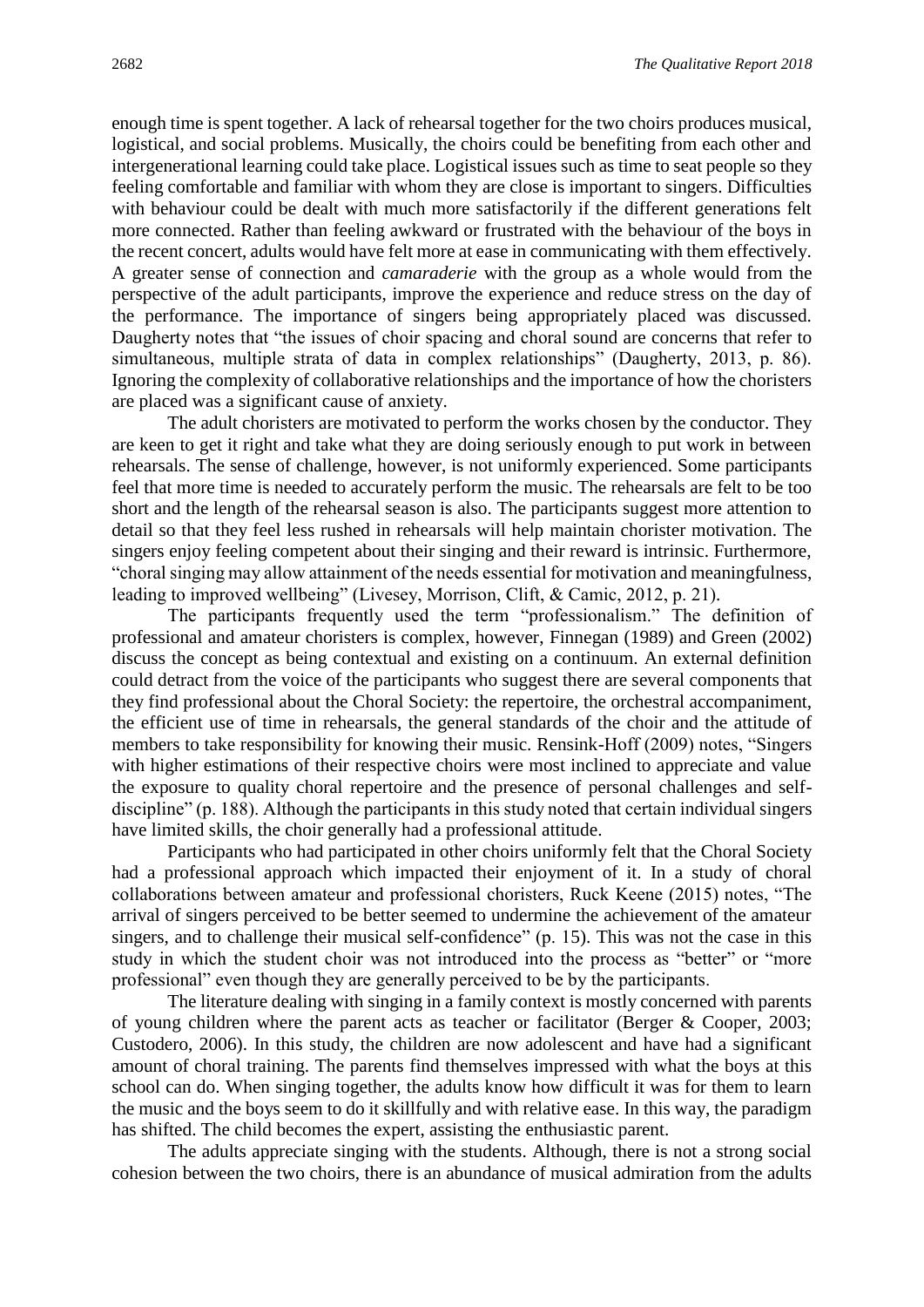for the students. If more time was provided for the two choirs to sing together, the issues raised by the participants could be addressed. The frustrations of adult choristers for details being left to the day of the concert when so much collaboration happens at once could be alleviated. Further opportunities for informal learning, Vygotskian peer-learning processes, and intergeneration understanding could enhance the sense of professionalism the adults are already perceiving. de Vries (2011) recognises the importance of bringing older musicians into schools, stating, "I strongly recommend that, rather than simply keeping such music making in the wider community, music educators bring these older musicians into schools to be part of a rich music curriculum" (p. 354).

The limitations of a study such as this lies in the temporality of the lived experience of the four participants. Their understanding of the phenomenon can change with each interaction with the younger singers. The data in this study are enlightening but not necessarily transferable due to both the passing of time and the small number of participants. As the perspective of older musicians in intergenerational collaborations is rarely researched, the findings were unexpected. The degree to which the participants both valued the younger musicians as well as abhorred their behaviour was particularly surprising. The lack of social interaction was unforeseen and disappointing to me as an experienced music educator. The contribution that older musicians make to community music-making is important and their interaction with musicians from younger generations deserves further examination. This could be equally important for discreet music ensembles which comprise several generations of musicians. Future studies could explore how adults view the contribution of younger members of other performing arts disciplines such as drama, dance, or music theatre.

This study shows the strengths and weaknesses of this collaborative model in recognising intergenerational music-making but also demonstrates where it misses important social and learning opportunities. Varvarigou et al. (2011) recommend an intergenerational approach, positing, "More intergenerational group work could be promoted by local authorities, schools, universities and organizations that cater for activities for the elderly, given the considerable benefits that bringing different generations together in musical activities can have for both younger and older participants" (p. 218). More schools should adopt this model of intergenerational music making with family involvement but should take care of the needs of the older generation. It is hoped this study will help address the imbalance in the literature of the perceptions older people have of younger people in intergenerational activity.

### **References**

- Alfano, C. J. (2008). Intergenerational learning in a high school environment. *International Journal of Community Music, 1*(2), 253-266.
- Berger, A., & Cooper, S. (2003). Musical play: A case study of preschool children and parents. *Journal of Research in Music Education, 51*(2), 151-165.
- Beynon, C., Heydon, R., O'Neill, S., Zhang, Z., & Crocker, W. (2013). Straining to hear the singing: Toward an understanding of successful intergenerational singing curriculum. *Journal of Intergenerational Relationships, 11*(2), 176-189.
- Bithell, C. (2014). *A different voice, a different song: Reclaiming community through the natural voice and world song.* New York, NY: Oxford University Press.
- Butler-Kisber, L. (2010). *Qualitative inquiry: Thematic, narrative, and arts-informed perspectives*. London, UK: Sage.
- Creswell, J. W., & Miller, D. L. (2000). Determining validity in qualitative inquiry. *Theory into Practice, 39*(3), 124-130.
- Creswell, J. W., & Poth, C. (2007). *Qualitative inquiry and research design: Choosing among five approaches* (4<sup>th</sup> ed.). Thousand Oaks, CA: SAGE.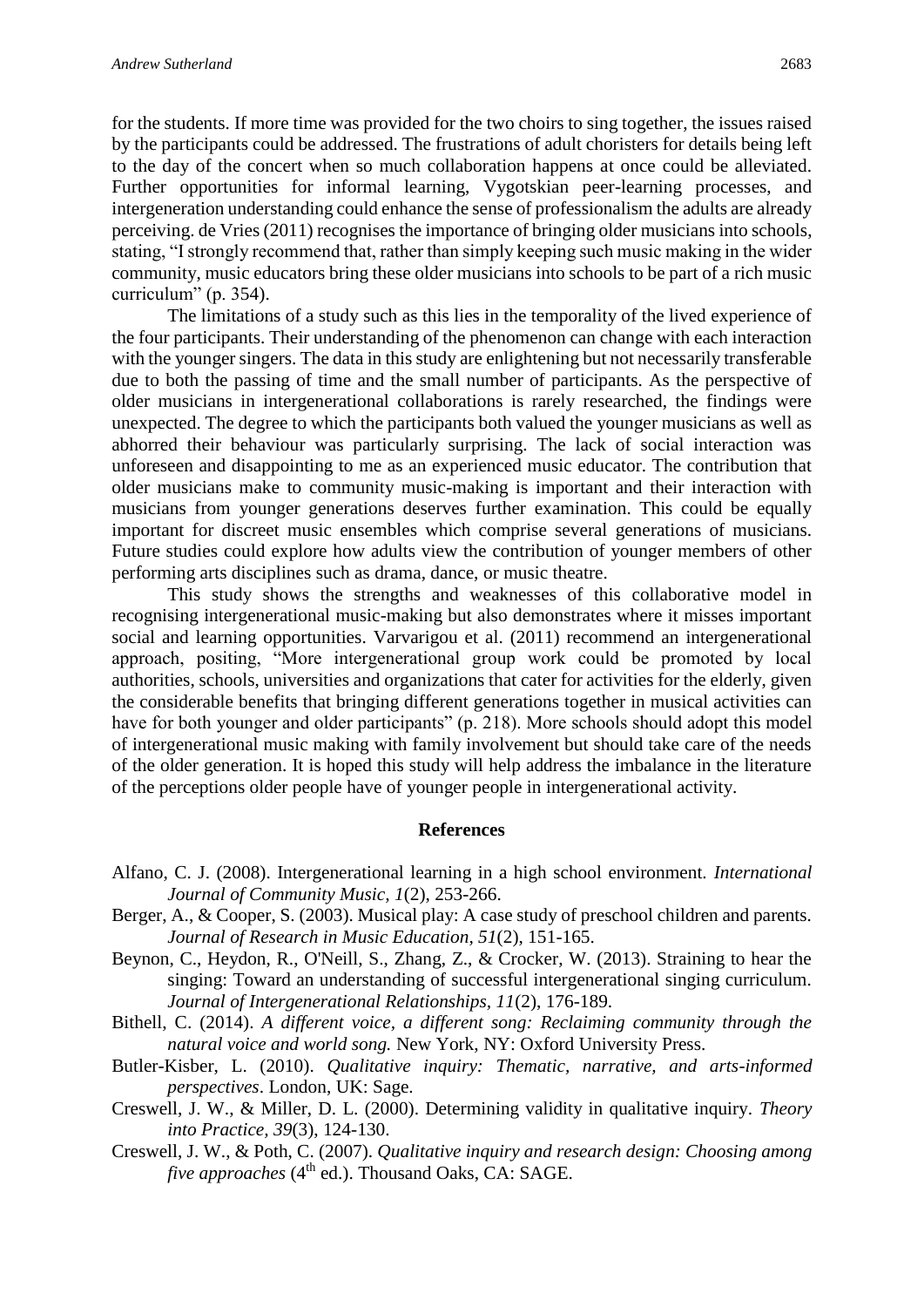- Custodero, L. (2006). Singing practices in 10 families with young children. *Journal of Research in Music Education, 54*(1), 37-56.
- Daugherty, J. F. (2013). Choir spacing and choral sound: Physical, pedagogical and philosophical dimensions. *The Phenomenon of Singing*, *2,* 77-88.
- de Vries, P. (2011). Intergenerational music making: A phenomenological study of three older Australians making music with children. *Journal of Research in Music Education,*  59(4), 339-356.
- Elo, S., Kääriäinen, M., Kanste, O., Pölkki, T., Utriainen, K., & Kyngäs, H. (2014). Qualitative content analysis: A focus on trustworthiness. *SAGE Open, 4*(1), 1-10.
- Finnegan, R. (1989). *The hidden musicians: Music-making in an English town.* Middletown, CT: Wesleyan University Press.
- Fusch, P. I., & Ness, L. R. (2015). Are we there yet? Data saturation in qualitative research. *The Qualitative Report, 20*(9), 1408-1416. Retrieved from <http://nsuworks.nova.edu/tqr/vol20/iss9/3>
- Green, L. (2002). *How popular musicians learn: A way ahead for music education*. Farnham, UK: Ashgate.
- Johnson, J., Nápoles, A., Stewart, A., Max, W., Santoyo-Olsson, J., Freyre, R., & Gregorich, S. (2015). Study protocol for a cluster randomized trial of the Community of Voices choir intervention to promote the health and well-being of diverse older adults. *BMC Public Health, 15*(1049), 1-13.
- Livesey, L., Morrison, I., Clift, S., & Camic, P. (2012). Benefits of choral singing for social and mental wellbeing: Qualitative findings from a cross-national survey of choir members. *Journal of Public Mental Health, 11*(1), 10-26.
- Maxwell, J. A. (2013). *Qualitative research design: An interactive approach* (3<sup>rd</sup> ed.). Thousand Oaks, CA: Sage.
- Parks, S. (2013). Enriching choral opportunities for aging voices. *The Choral Journal, 53*(11), 32-41.
- Patton, M. Q. (2015). *Qualitative research & evaluation methods* (4<sup>th</sup> ed.). Thousand Oaks, CA: Sage.
- Rensink-Hoff, R. (2009). *Adult community choirs: Toward a balance between leisure participation and musical achievement* (Unpublished doctoral thesis)*.* The University of Western Ontario, London, ON.
- Roller, M. R., & Lavrakas, P. J. (2015). *Applied qualitative research design: A total quality framework approach*. New York, NY: Guilford Press.
- Ruck Keene, H. (2015). "Swooping in to save the day?": Investigating the effects on musical identity of a choral collaboration between amateur and professional singers. *Visions of Research in Music Education, 26*, 1-21.
- Seidman, I. (2006). *Interviewing as qualitative research: A guide for researchers in education and the social sciences.* New York, NY: Teachers College Press.
- Shenton, A. K. (2004). Strategies for ensuring trustworthiness in qualitative research projects. *Education for Information, 22,* 63-75.
- Smith, B., & Sataloff, R. (2013). Singing for a lifetime: Perpetuating intergenerational choirs. *The Choral Journal, 53*(10), 16-25.
- Sutherland, A. (2017). Together but disconnected: Involving parents and children in an intergenerational choral collaboration. *Visions of Research in Music Education*, *29*, 1- 26.
- Stollak, G., Stollak, M., & Wasner, G. (1991). The choir as family. *The Choral Journal, 32*(1), 25-29.
- Urquhart, C. (2013). *Grounded theory for qualitative research: A practical guide*. Thousand Oaks, CA: Sage.